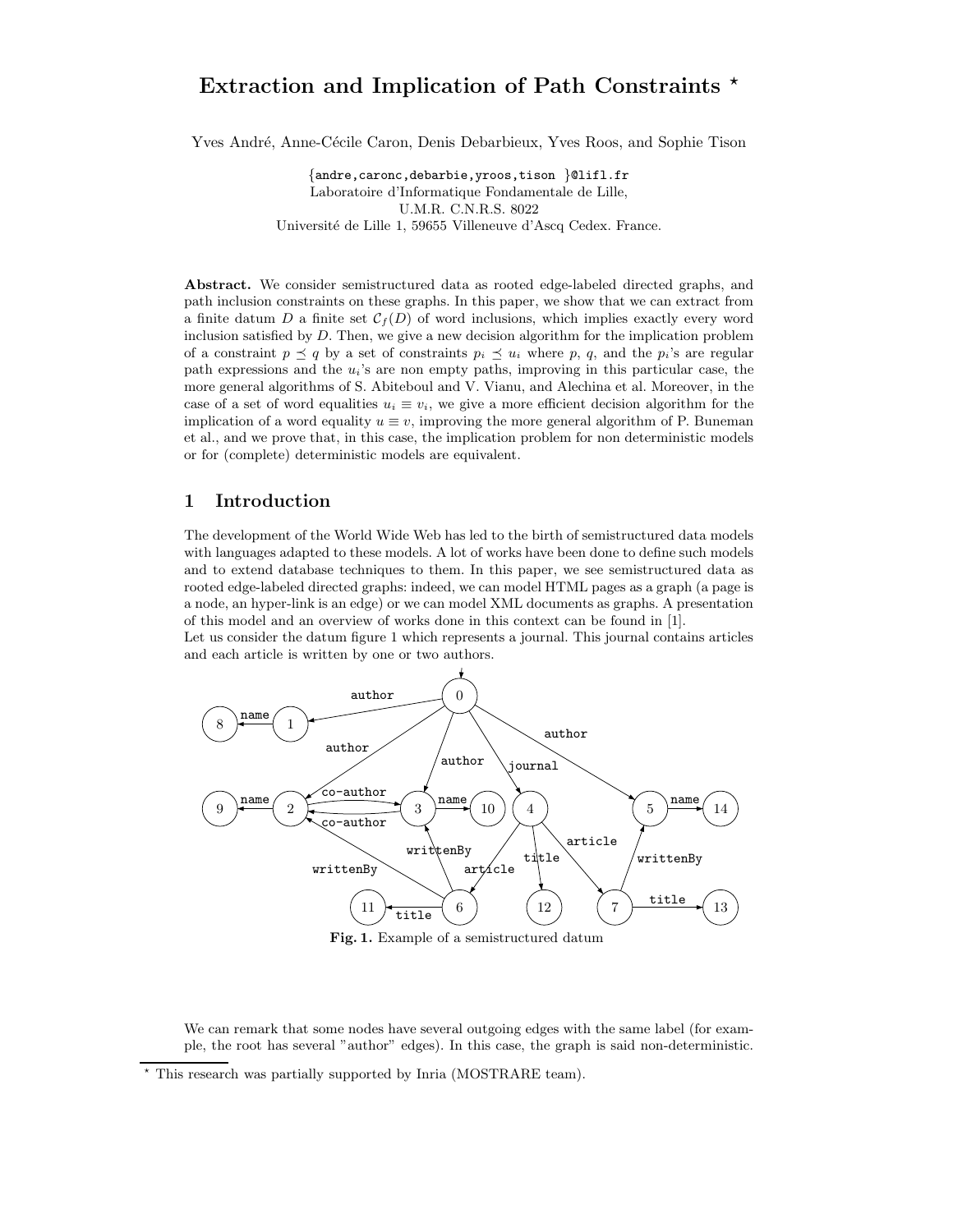In the deterministic case, the outgoing edges of a given node must have distinct labels. Note that XML documents are usually non-deterministic.

Path : Query languages proposed for semistructured data and querying the web are based on path expressions (see for example Lorel [2], UnSQL [6]). In particular, a regular path expression or regular query is a regular expression on the alphabet of labels appearing in the data. The result of the regular query  $q$ , is the set of nodes reached from the root by a path labeled by any word  $u$  of  $q$ . By extension, this word  $u$  is called path.

For example, author, author.name, journal.article.title are paths of the datum  $D$ (figure 1). The regular expression  $\text{author.co}$ - $\text{author}^*$  is a regular query whose result on  $D$ is  $\{1, 2, 3, 5\}.$ 

Path inclusion: To optimize path queries, it can be useful to use structural informations about the data. Some of these are called path constraints since they give restrictions on the data paths. Certain kinds of integrity constraints found in object-oriented databases and also common in semistructured databases can be expressed with path constraints. These constraints have been introduced by Abiteboul and Vianu in [3]. See for instance [8], [17] or [5] where different classes of path constraints are analyzed. Here, we study path inclusion constraints. A path inclusion constraint is written  $p \preceq q$  where p and q are regular path queries, and means that the set of nodes result of  $p$  is included in the set of nodes result of q. Continuing the example, since the result of  $\text{author.co}$ -author<sup>+</sup> is  $\{2,3\}$  and the result of journal.article.writtenBy is  $\{2,3,5\}$  the path inclusion author.co-author+  $\preceq$ journal.article.writtenBy is satisfied. If we denote by  $p \equiv q$  the conjunction  $p \preceq q \land q \preceq p$ , the datum D satisfies author.co-author≡ author.co-author.co-author. On this example, the constraint is of the form  $u \equiv v$  where u and v are paths. We call word equality this kind of constraint. Similarly, the constraint  $u \preceq v$  is called *word inclusion*.

To take advantage of path inclusions, we must be able to reason about them. In this paper, we study the classical implication problem and the decidability of the boundedness property which is a decision problem close to the implication.

**Implication problem:** A set of path inclusions C implies a path inclusion  $p \preceq q$  denoted  $C \models p \preceq q$  if every datum model of C is also a model of  $p \preceq q$ . Given a set C of path inclusions, and two regular queries  $p, q$ , the implication problem for  $C, p, q$  is to decide whether  $C \models p \preceq q$ .

In this paper, we give a decision algorithm for the implication problem of a path inclusion  $p \preceq q$  by a set of path inclusions  $p_i \preceq u_i$ , where p, q, the  $p_i$ 's are regular path expressions, and the  $u_i$ 's are non-empty paths. This problem is shown decidable in EXPSPACE in [3]. The authors of [5] give an EXPTIME decision algorithm and prove that this problem is PSPACE-hard. We give here a PSPACE algorithm for this decision problem.

In the particular case of deciding if a word equality  $u \equiv v$  is implied by a finite set of word equalities  $u_i \equiv v_i$  we have an ad-hoc decision algorithm. In [7], the authors give a cubic decision algorithm in the case of the implication for deterministic models (with more general forward constraints). Here, we prove that, in this very particular case of word equalities, implication problem for non-deterministic models is equivalent to the implication problem for (complete and) determistic ones. We build a decision algorithm which complexity is quasi-linear.

Boundedness property: A regular query p has the boundedness property (strong boundedness property) w.r.t a set  $\mathcal C$  of path inclusions if there exists a regular query f such that  $\mathcal{C} \models p \preceq f \ (\mathcal{C} \models p \equiv f)$  and  $L(f)$ , the language described by f, is finite.

On the example, since author . co-author≡ author . co-author . co-author, the regular query author.co-author<sup>+</sup> has the strong boundedness property. Since it is easier to answer to a finite query, we can see the strong boundedness property as a query optimization method. More generally, if a query  $q$  has the boundedness property w.r.t  $\mathcal{C}$ , there exists a finite query f such that  $q \leq f$ . So it is possible to approximate q with a finite query f since the answer of f is a superset of the answer of  $q$ .

The next section contains formal definitions related to path inclusions. In section 3, we present an algorithm which computes from a finite datum  $D$  a set of word inclusions; this set is finite and implies exactly every word inclusion satisfied by  $D$ . Another kind of problems is to study path inclusions independently of the data. In sections 4 and 5 we have a set of path inclusions and we answer to the implication problem. More precisely, in section 4, we use rewriting to define a decision algorithm for the implication problem of a constraint  $p \preceq q$ by a set of constraints  $p_i \leq u_i$ , where p, q, the  $p_i$ 's are regular path expressions, and the  $u_i$ 's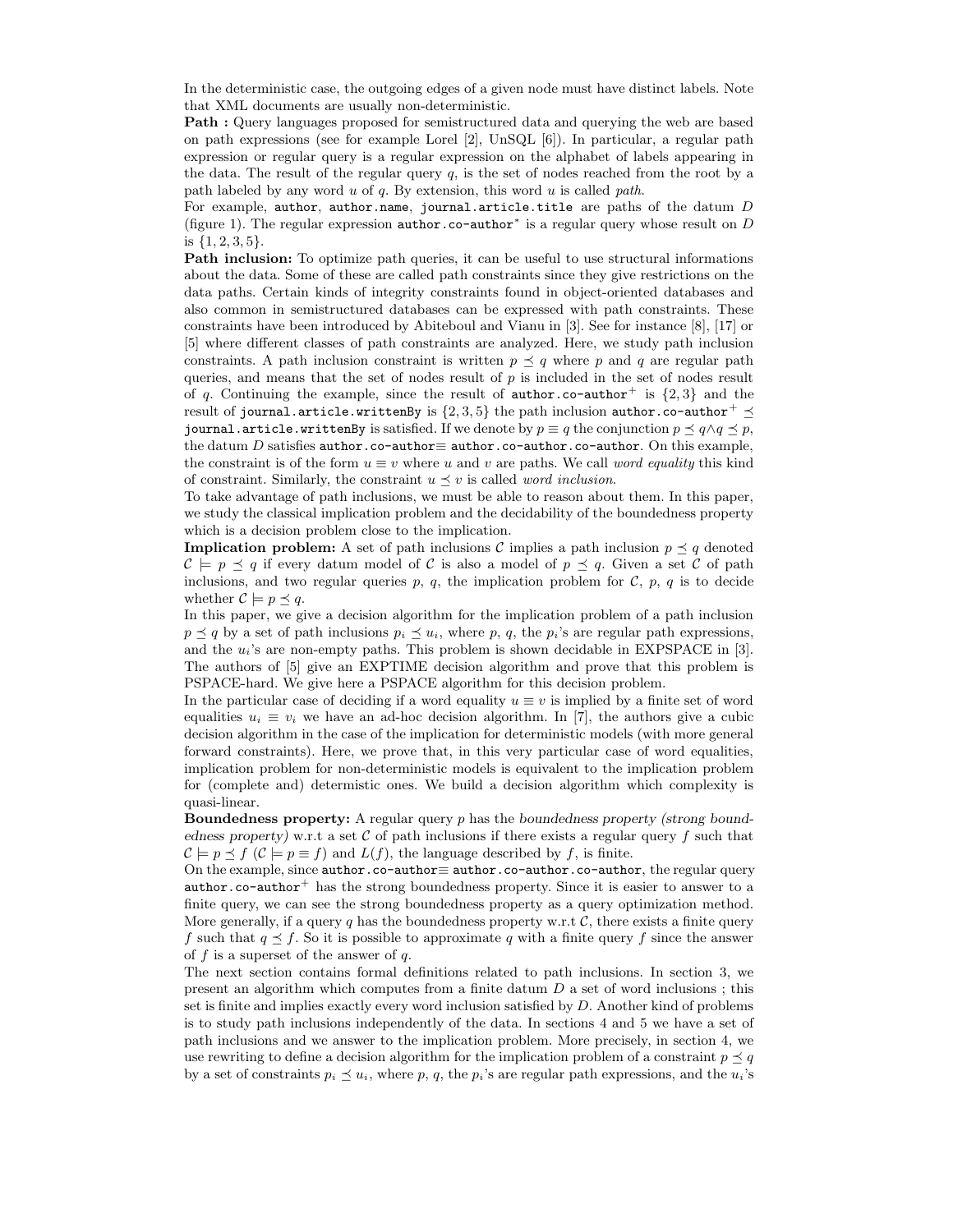are non-empty paths. In section 5, we give a decision algorithm for the implication problem of a word equality  $u \equiv v$  by a set of word equalities  $u_i \equiv v_i$ . This algorithm is based on the union-find algorithm (see [19]). We conclude this paper in section 6.

## 2 Preliminaries

In the sequel we use the following notions which were introduced in  $[3]$ . Let A be a fixed finite alphabet of labels.

- **Definition 1.** A semistructured datum is a triple  $D = \langle N, \text{root}, T \rangle$  where N is a set of nodes, root  $\in N$  is called the root of datum D and  $T \subseteq N \times A \times N$  is the set of transitions.
- $-$  If N is finite, the datum is said finite.
- if, for all n in N, for all a in A, there is at most one transition  $(n,a,n')$  in T, then the graph is deterministic.
- $-$  if, for all n in N, for all a in A, there is at least one transition  $(n,a,n')$  in T, then the graph is complete.

We are interested in the set of nodes which are reached by some paths in a datum. Then we can define the notions of query and result of query.

#### Definition 2.

- $A$  path is a word over the alphabet A.
- − Given D a datum,  $u \in A^*$ , let  $\operatorname{acc}_D(u)$  be defined by : 1. if  $u = \varepsilon$ , then  $\operatorname{acc}_D(u) = \{\texttt{root}\}\$ 2. if  $u = u' a \ (u' \in A^*, a \in A) \text{acc}_D(u) = \{ n \in N \mid \exists n' \in \text{acc}_D(u'), (n', a, n) \in T \}$
- $-$  A regular query p is a regular expression over A. The result of a query p over a datum D is the set  $\operatorname{acc}_D(p) = \bigcup_{u \in L(p)} \operatorname{acc}_D(u)$  where  $L(p)$  denotes the regular language described by p.

Now, we formally define path inclusions, path equalities, and notions related to implication.

#### Definition 3.

- A path inclusion is an expression of the form  $p \preceq q$  where p, q are regular queries.
- A path equality  $p \equiv q$  represents the conjunction  $(p \preceq q) \wedge (q \preceq p)$ .
- If u and v are paths,  $u \preceq v$  is called word inclusion, and  $u \equiv v$  is called word equality.
- A datum D satisfies a path inclusion  $p \preceq q$ , denoted  $D \models p \preceq q$ , if the set of nodes  $acc_D(p)$  is included in  $acc_D(q)$ . D satisfies a set C of path inclusions, denoted  $D \models C$ , if  $D$  satisfies each path inclusion of  $C$ .
- A set C of path inclusions implies a path inclusion  $p \preceq q$ , denoted  $\mathcal{C} \models p \preceq q$ , if for each datum D such that  $D \models C, D \models p \preceq q$ .
- Given a set C of path inclusions, and two regular queries p, q, the implication problem for C, p, q is to decide whether  $C \models p \preceq q$ .

In [3], the authors prove that in the context of the implication problem we can restrict ourselvesto finite models, since implication and finite implication of path inclusions are equivalent. It is stated in the following proposition.

**Proposition 1.** A set C of path inclusions implies a path inclusion  $p \preceq q$ , denoted  $C \models p \preceq q$ q, if for each **finite** datum D such that  $D \models C$ ,  $D \models p \preceq q$ .

The implication of word inclusions is closed under right congruence, transitivity and reflexivity :

for all  $u, v$  words,  $\mathcal C$  set of path inclusions,  $x$  label,

 $- c \models u \preceq v \Rightarrow c \models ux \preceq vx$  $- c \models u \preceq u$ 

$$
- (C \models u \preceq v) \land (C \models v \preceq w) \Rightarrow C \models u \preceq w
$$

Related to implication, another interesting problem, from a query optimization point of view, is the decidability of the boundedness property.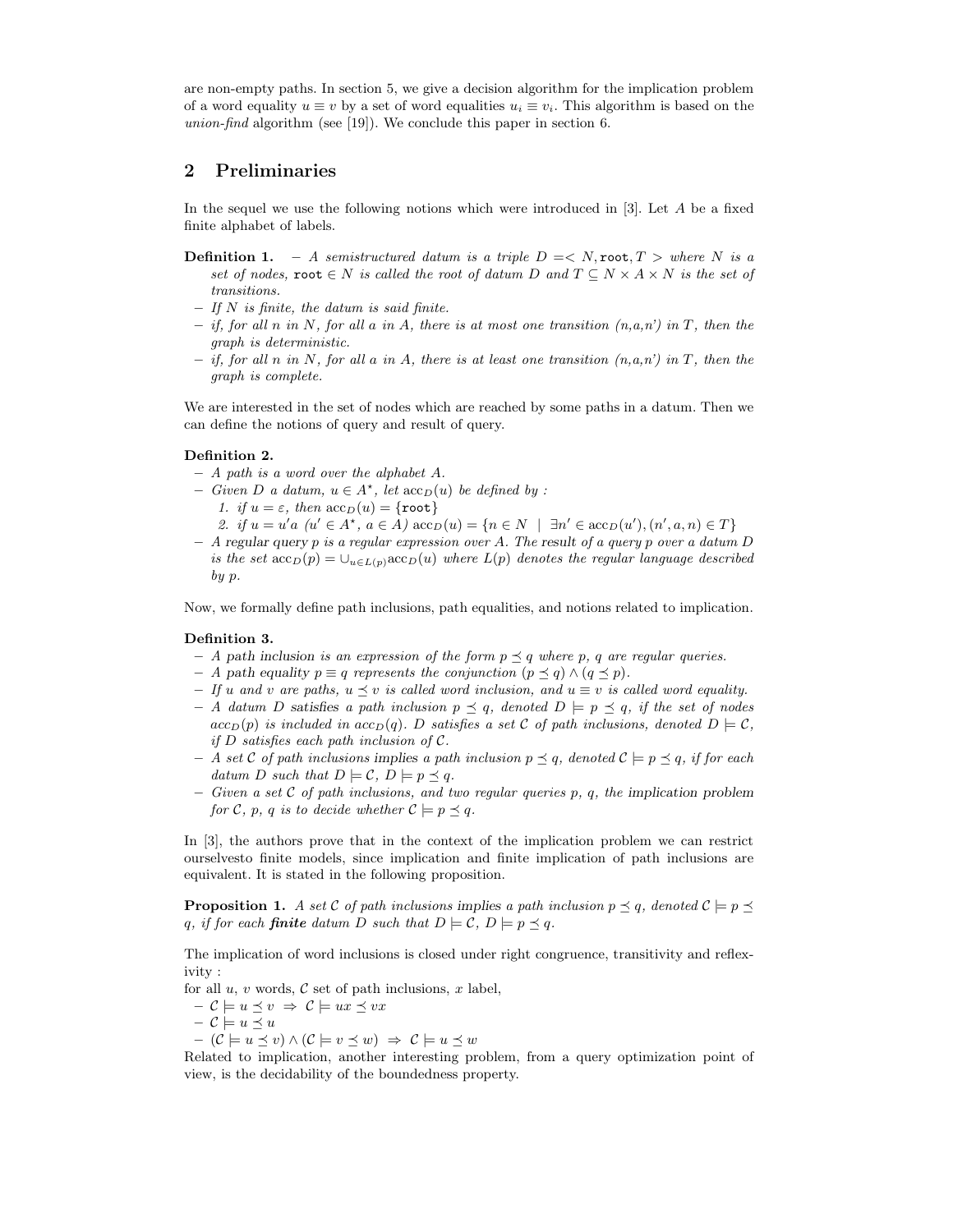**Definition 4.** A regular query p has the boundedness property (strong boundedness property) w.r.t a set C of path inclusions if there exists a regular query f such that  $C \models p \preceq f$  $(C \models p \equiv f)$  and  $L(f)$  is finite.

E.g., let C be  $\{a^2 \leq a\}$ ; w.r.t. C, the query  $a^*$  is bounded (by a), whereas the query  $ba^*$  is not.

**Definition 5.** Where |p| is the length of the regular query p, the size of  $p \preceq q$ , denoted by  $|p \preceq q|$ , is the sum  $|p| + |q|$ , and the size of the set of constraints C, denoted by  $|C|$ , is the sum of the sizes of its constraints.

## 3 Extraction of a finite set of constraints

Generally, a datum satisfies an infinite number of different path inclusion constraints and, all the more, an infinite number of word inclusion constraints. The goal of this section is to show that one can finitely generate the set of all word inclusion constraints that are satisfied by a given finite datum. More precisely, from a finite datum  $D = \langle N, \text{root}, T \rangle$ , we want to define a finite set of word inclusion constraints  $\mathcal{C}_f(D)$  such that for any words u and v,  $\mathcal{C}_f(D) \models u \preceq v$  if and only if  $D \models u \preceq v$ .

First, let us denote by  $S(D)$  the set of all results of word queries over D, that is  $S(D)$  =  $\{\operatorname{acc}_D(u) \mid u \in A^*\}$  and, for any member s of  $S(D)$ , let us denote by  $\operatorname{lex}(s)$  the smallest element in the lexicographic order of the set  $\{u \in A^* \mid \text{acc}_D(u) = s\}$ . By definition, for any datum D, we always have lex( $\{root\}$ ) =  $\varepsilon$ . Observe that, if we consider a finite datum D as a finite automaton, the set  $S(D)$  corresponds with the set of states of the deterministic automaton equivalent to  $D$  that is obtained by the well known subset construction. We are now able to define the following set of word inclusion constraints :

 $\mathcal{C}_f(D) = \mathcal{C}_{\preceq}(D) \cup \mathcal{C}_{\equiv}(D)$  where  $\mathcal{C}_{\preceq}(D) = {\rm{lex}}(s) \preceq {\rm{lex}}(s') \mid s, s' \in S(D), s \subsetneq s' {\rm{ }}$  and  $\mathcal{C}_{\equiv}(D) = \{ \text{ lex}(s)x \equiv \text{lex}(s') \mid x \in A, s' = \{n' \in N \mid \exists n \in s, (n, x, n') \in T \},\}$  $\operatorname{lex}(s)x \neq \operatorname{lex}(s')$  }.

Example 1. Let us consider the following semistructured datum  $D$  with root  $0$ :



then  $S(D) = \{\{0\}, \{0, 2\}, \{0, 1\}, \{1\}, \emptyset\},\$  $\text{lex}(\{0\}) = \varepsilon, \text{ lex}(\{0, 2\}) = a, \text{ lex}(\{0, 1\}) = ab, \text{ lex}(\{1\}) = b, \text{ lex}(\emptyset) = ba$  and  $\mathcal{C}_f(D) = \{aba \equiv a, a \equiv aa, abb \equiv b, bb \equiv ba, \varepsilon \preceq a, \varepsilon \preceq ab, b \preceq ab, ba \preceq \varepsilon, ba \preceq a, ba \preceq a\}$  $ab, ba \preceq b$ 

Clearly, for any finite datum D,  $C_f(D)$  is finite, since the cardinality of  $C_f(D)$  is bounded by  $2^{2n}$ , where *n* is the number of nodes in datum *D*. We obtain the following proposition :

**Proposition 2.** For any datum D, for any words u and v,  $D \models u \preceq v$  if and only if  $\mathcal{C}_f(D) \models u \preceq v$ . Moreover, if D is finite, then  $\mathcal{C}_f(D)$  is finite.

The proof of this proposition uses the next lemma, which enounces an interesting property on the word equalities implied by  $\mathcal{C}$ <sub>≡</sub>(D).

**Lemma 1.** For any datum D, and for any word  $u, \mathcal{C}_{\equiv}(D) \models u \equiv \text{lex}(\text{acc}_D(u)).$ 

Note that  $\mathcal{C}_f(D)$  is finite does not mean that D is finite. For instance, the set  $\mathcal{C}_f(D) = \emptyset$  is only satisfied by infinite complete data.

As an other consequence of lemma 1, we obtain :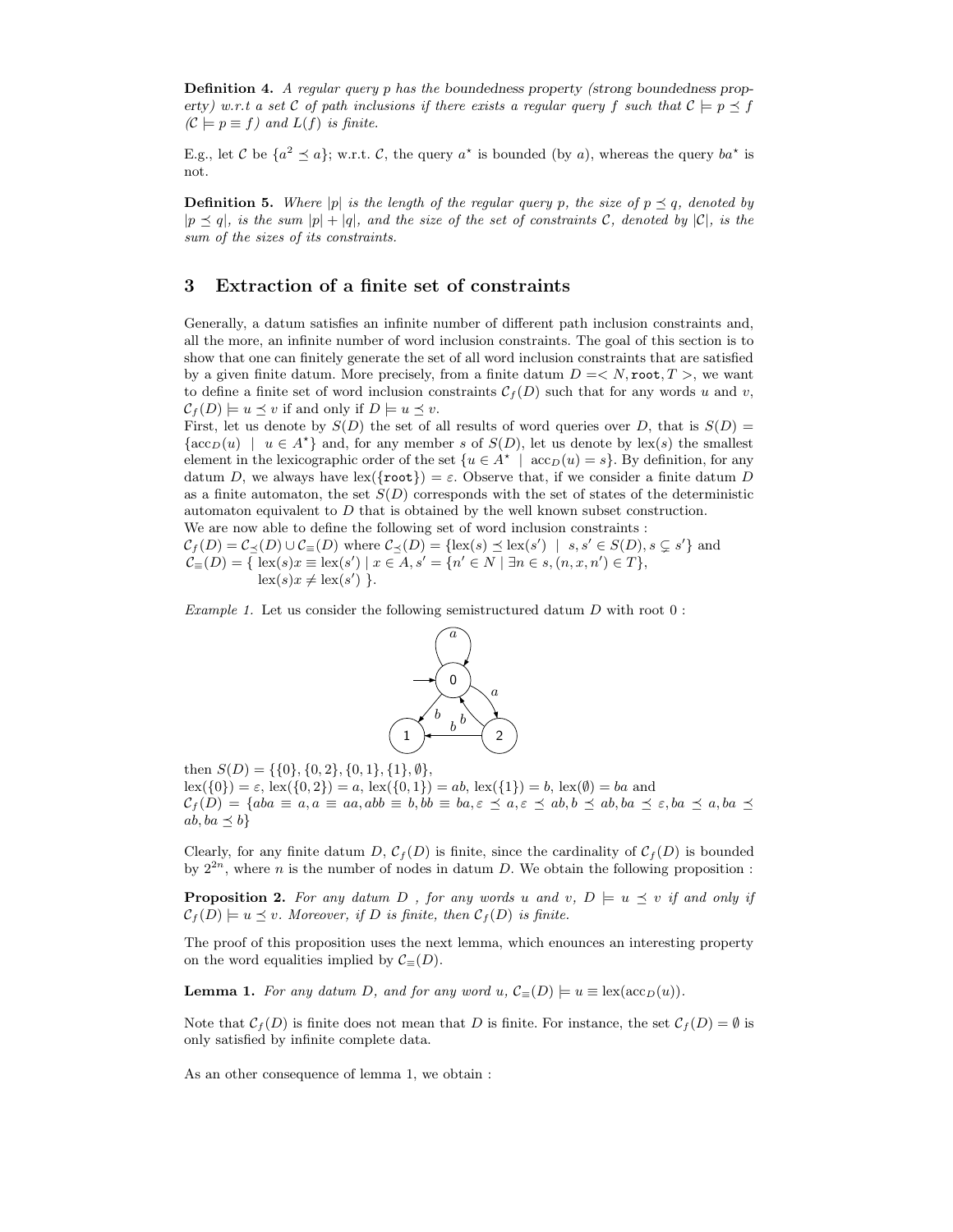**Proposition 3.** For any finite datum  $D$  and for any regular query  $q$ ,  $q$  has the strong boundedness property w.r.t.  $\mathcal{C}_{\equiv}(D)$ .

The empty word  $\varepsilon$ , in semistructured data, is a very particular word : by definition, for any datum D,  $\arccos_{D}(\varepsilon)$  is never empty since it is equal to the singleton which contains the root of D. Hence, word constraints involving the empty word  $\varepsilon$  are particular too : for instance, if  $D \models \varepsilon \preceq v$  for some word v then, for any prefix v' of v,  $\operatorname{acc}_D(v')$  is not empty. When the empty word appears as the right-hand side of a word inclusion constraint, the consequences are more surprising: let C be any set of word constraints such that C contains  $u \preceq \varepsilon$  and  $\mathcal{C} \models v \prec w$  for some words u, v and w. It is easy to see that it follows  $\mathcal{C} \models uv \prec uw$ , since for any datum  $D, D \models u \preceq \varepsilon$  means  $\operatorname{acc}_D(u) = \emptyset$  or  $\operatorname{acc}_D(u) = \operatorname{acc}_D(\varepsilon)$ . Conversely, when a set C of word inclusion constraints does not contain any constraint where  $\varepsilon$  appears as the right-hand side, then all constraints implied by  $\mathcal C$  can be obtained simply in term of reflexive, transitive or right-congruence closure as it is shown in next section. This motivates the following definition of standard datum which corresponds with the well known definition of standard finite automaton<sup>1</sup>:

**Definition 6.** A datum  $D = \langle N, \text{root}, T \rangle$  is standard if, for any word  $u \in A^*$ , root  $\in$  $\mathrm{acc}_D(u)$  implies  $u = \varepsilon$ .

Let us remark that the datum of the figure 1 is standart wheras the datum of the example 1 is not.

Let  $D = \langle N, \text{root}, T \rangle$  be a datum, let  $\text{std}(D) = \langle N \cup \{\$\}, \$\, T \cup \{(\$\, x, n\}) \mid (\text{root}, x, n) \in$  $T\}$  > where \$ is a new node. Clearly, std(D) is standard and satisfies the following property :

**Lemma 2.** For any datum D and for any paths u and v in  $A^+$ ,  $D \models u \preceq v$  if and only if  $\mathrm{std}(D) \models u \preceq v.$ 

Observe that in a standard datum  $D = \langle N, \text{root}, T \rangle$  there is no path (except  $\varepsilon$ ) to the root, so in  $\mathcal{C}_f(D)$  there will be no constraint with  $\varepsilon$  as left-hand side. Moreover, the constraint  $\text{lex}(\emptyset) \leq \varepsilon$  is the only constraint with  $\varepsilon$  as right-hand side which can appear in  $\mathcal{C}_f(D)$ . Since this constraint appears only if lex $(\emptyset)$  is defined, that is if the datum D is not complete, we shall use the following notation :

**Definition 7.** For any datum D, we denote by  $C_f^+(D)$  the constraint set  $C_f(D) \setminus {\rm{lex}}(\emptyset) \preceq \varepsilon$ if the datum D is not complete,  $C_f^+(D) = C_f(D)$  otherwise.

Then we can state :

**Lemma 3.** Let D be a standard semistructured datum then  $\forall u, v \in A^+, D \models u \preceq v$  if and only if  $C_f^+(D) \models u \preceq v$ 

From lemma 2 and lemma 3, we finally obtain :

**Proposition 4.** For any finite datum  $D$  over an alphabet  $A$ , the finite set of word constraints  $C_f^+$ (std(D)) is included in  $A^+ \times A^+$  and satisfies : for any paths u and v in  $A^+$ ,  $D \models u \preceq v$  if and only if  $C_f^+(\text{std}(D)) \models u \preceq v$ .

## 4 Solving implication problems with rewriting

In the previous section, we have extracted a set of constraints from a given datum D. From now, the problem is different : we want to decide the implication problem. So we have a set C of path constraints and we want to know if any datum satisfying C also satisfies a constraint  $p \preceq q$  (with restriction on C, p, q).

In order to define a decision algorithm for the implication problem, we introduce in this section a prefix rewrite system built from  $\mathcal C$  such that u rewrites to v, if and only if  $\mathcal C$  models  $u \preceq v$ . These techniques are also used in [3] or in [17]. We explain, in subsection 4.1 the link between path inclusions and rewriting and we give, in subsection 4.2 our algorithm to solve the implication problem. As discussed in the previous section, we do not want constraints with  $\varepsilon$  as right hand side. For this reason, we will suppose in this section that there is no path constraint of the form  $p \prec \varepsilon$ .

<sup>&</sup>lt;sup>1</sup> In particular, any XML document is a standard datum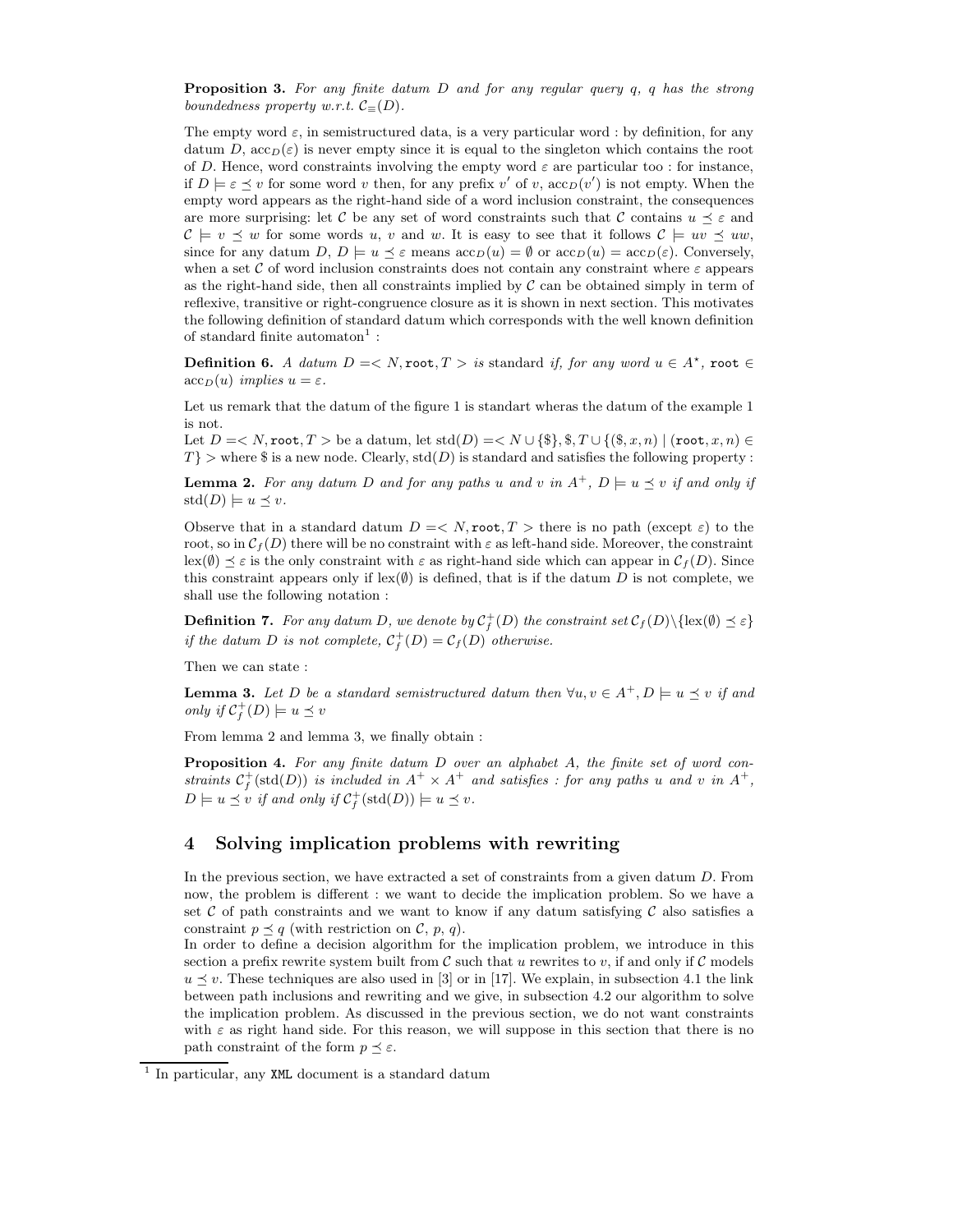#### 4.1 Bounded path constraints and Prefix Rewriting

In this subsection, we summarize some results we have shown in [14]. From now on, we will only consider the case of a finite set of inclusions of the form  $p \prec u$  where p is a regular path expression and  $u$  is a word: we call such path inclusions bounded path inclusions. In this case, following and slightly generalizing  $[3]$ , we associate with a set C of bounded path inclusions a prefix rewrite system such that u rewrites to v, if and only if C models  $u \preceq v$ .

**Definition 8.** Let  $C = \{p_1 \leq u_1, \ldots, p_n \leq u_n\}$  be a finite set of bounded path inclusions over an alphabet A. We consider the relation on paths defined by  $u \rightarrow c$  if and only if there exists i such that  $u \in L(p_i)$  and  $v = u_i$ . By extension, we denote also  $\frac{\longrightarrow}{c}$  its right congruence closure. Then  $\frac{\star}{c}$  denotes the reflexive, transitive closure of  $\frac{\star}{c}$ .

We can remark that this relation is a prefix rewriting relation as defined in [10] based on an infinite rewrite system. We have the following property:

**Proposition 5.** Let C be a set of bounded path inclusions. For any paths u, v, u  $\frac{\star}{c}$  v if and only if  $\mathcal{C} \models u \preceq v$ .

Moreover, using the hypothesis that  $\mathcal C$  contains only bounded inclusions, we have shown that :

**Proposition 6.** Let C be a set of bounded path inclusions, and q a regular query; the following properties are equivalent:

- $C \models u \preceq q$
- there is some path v in  $L(q)$  such that  $C \models u \preceq v$
- there is some path v in  $L(q)$  such that  $u \xrightarrow[c]{*} v$

The following example shows that proposition 6 does not hold when we consider unbounded path inclusions :

*Example 2.* The following datum satisfies  $a \preceq (b + c)$  but satisfies neither  $a \preceq b$  nor  $a \preceq c$ .



The proof of these two propositions uses a kind of (infinite) canonical model  $G_{\mathcal{C}}$  of  $\mathcal{C}$  which is close to the model defined in [3].

So, using these two propositions, some path constraints properties can be reduced to properties of prefix rewriting relations. We will use extensively this correspondence in the following. The prefix rewriting relation that we use is defined by infinite rewrite systems whereas most known decidability results on prefix rewriting relations deal with finite rewrite systems (e.g see [10]). However our rewrite systems are particular: they are defined by a finite set of rules where the left hand side are regular languages, the right hand side are words. So one could simulate them by a finite rewrite system, expressing left hand sides by the finite set of rules of the corresponding automata. An other approach would be to use ground tree transducers defined in [13]. Indeed, as this class of transducers is closed under transitive closure, it is easy to prove that the prefix left-rational rewrite relation can be realized by such a transducer and so that it is a recognizable relation, as defined in [11]. Then, by expressing the required properties in the theory of recognizable relations, we can get decision procedures for implication of constraints or boundedness properties.

We have chosen here a direct approach, even if the spirit of the techniques we use is the same, mainly computation of right congruence closure. This allows us to get simple and efficient constructions and to obtain tighter complexity results.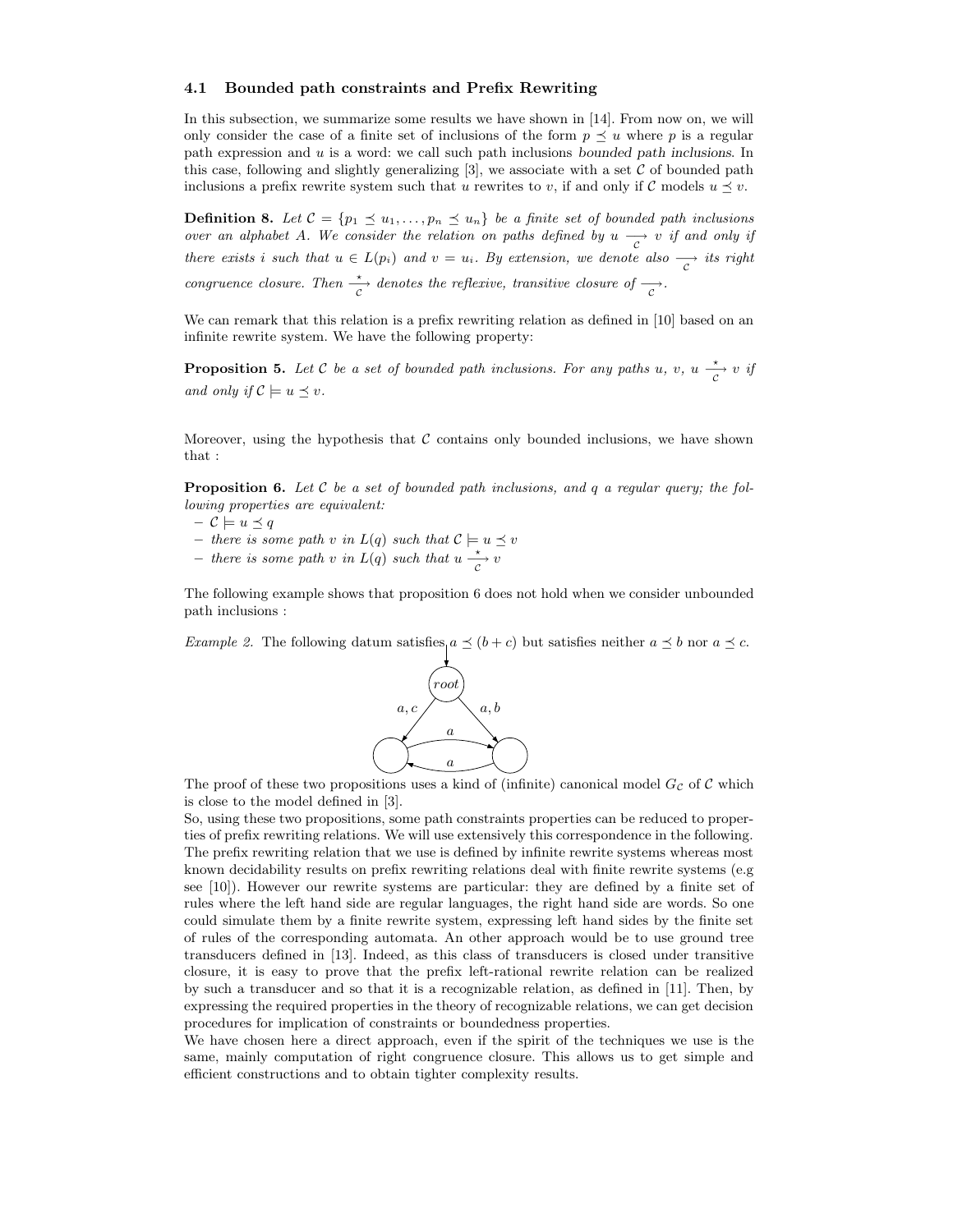#### 4.2 Solving implication problems

Now, we consider  $\mathcal C$  a set of bounded path inclusions, p, q regular queries, and we study the implication problem  $\mathcal{C} \models p \preceq q$ . We obtain different complexity results when p and q are regular languages or simply paths. The algorithms use the computation of a set of ancestors by the rewrite system  $\frac{1}{c}$ . The main result of this section is the following theorem :

**Theorem 1.** Let  $C = \{p_1 \leq u_1, \ldots, p_n \leq u_n\}$  be a finite set of bounded path inclusions, and p, q two regular queries. The implication problem  $C \models p \preceq q$  is PSPACE-complete.

To prove this result, we use the rewrite relation  $\frac{1}{c}$ . First, we define the set of ancestors of a regular query  $q$  for this rewrite relation.

**Definition 9.** Let  $C = \{p_1 \leq u_1, \ldots, p_n \leq u_n\}$  be a finite set of bounded path inclusions, and q a regular query. We define the set ancestor  $c(q) = \{u \mid \exists w_q \in L(q), u \stackrel{\star}{\underset{C}{\longrightarrow}} w_q\}.$ 

Then we can state

**Lemma 4.** Let  $C = \{p_1 \leq u_1, \ldots, p_n \leq u_n\}$  be a finite set of bounded path inclusions, and p, q two regular queries.

$$
\mathcal{C} \models p \preceq q \text{ iff } p \subseteq \text{ancestor}_{\mathcal{C}}(q)
$$

n

In order to compute ancestor $c(q)$  for any regular query q, we will use the following construction, introduced in [14]. We build a finite automaton  $\mathcal{A}_{\mathcal{C}}$  (with  $\varepsilon$ -moves) which recognizes the language  $R_{\mathcal{C}} = \{v \in A^* \mid \exists i, v \stackrel{+}{\underset{C}{\longrightarrow}} u_i\}.$  It is already known that  $R_{\mathcal{C}}$  is a recognizable language from [9], [11], [10]. We give here a different construction : For each i with  $1 \le i \le n$ , let  $\mathcal{M}_i = (A, Q_i, I_i, F_i, \delta_i)$  be an automaton recognizing the language  $L(p_i)$ . We can assume, without loss of generality, that for different subscripts i and j, the intersection  $Q_i \cap Q_j$  is empty. Then we can define  $\mathcal{A}_{\mathcal{C}} = (A, Q, I, F, \Delta)$  where  $Q = \bigcup_{i=1}^{n} Q_i$ ,  $I = \bigcup_{i=1}^{n} I_i$ ,  $F = \bigcup_{i=1}^{n} F_i$ and  $\Delta = \bigcup_{k \in \mathbb{N}} \Delta_k$  where  $\Delta_k$ , for  $k \in \mathbb{N}$  is defined inductively by :  $-\Delta_0=\bigcup_{i=1}^{n+1}\delta_i$ 

 $-$  for  $k > 0$ ,  $\Delta_k = \Delta_{k-1} \cup \{(q, \varepsilon, q') \mid \exists i \leq n, q \in F_i, q' \in \Delta_{k-1}(I, u_i)\}\$ 

Since  $\Delta$  is included in  $Q \times (A \cup {\varepsilon}) \times Q$ , it is clear that there exists an integer K such that  $\Delta_K = \Delta_{K+1} = \Delta$ . Since we have  $K \leq |Q|^2$ , automaton  $\mathcal{A}_{\mathcal{C}}$  can be built in polynomial time in  $|\mathcal{C}|$ .

*Example 3.* Let  $C = \{ab^* \le ba, b^+ \le a, a(aa)^*b \le a\}$ . Automaton  $A_c$  is the following :



It is proven in [14] that  $\mathcal{A}_{\mathcal{C}}$  recognizes  $R_{\mathcal{C}}$ , and it is clear that, from automaton  $\mathcal{A}_{\mathcal{C}}$ , we easily obtain, for any word  $u_i$ , an automaton which recognizes ancestor<sub>c</sub> $(u_i)$  in PTIME in the size of  $C$ .

Now, in order to answer to the question  $p \subseteq \text{ancestor}_\mathcal{C}(q)$ , we have to compute the set of ancestors of q. Let us consider  $\mathcal{S}_q$  a new letter (i.e.  $\mathcal{S}_q \notin A$ ). We define a new finite set of bounded path inclusion  $C_q = C \cup \{q \leq \hat{\mathfrak{s}}_q\}$ , and we can prove that a word u is in ancestor  $c(q)$ if and only if u is in ancestor $c_q$  $(\hat{\mathbb{S}}_q) \cap A^*$ . It follows that an automaton  $\mathcal{A}_{\mathcal{C}}^q$  for ancestor $c(q)$ can be built in polynomial time in  $|q| + |\mathcal{C}|$ . In [4] the authors give a decision algorithm for the inclusion of two regular languages  $\mathcal{L}_1$  and  $\mathcal{L}_2$ , given by two automata  $\mathcal{A}_1$  and  $\mathcal{A}_2$ . Using this result, we can enounce :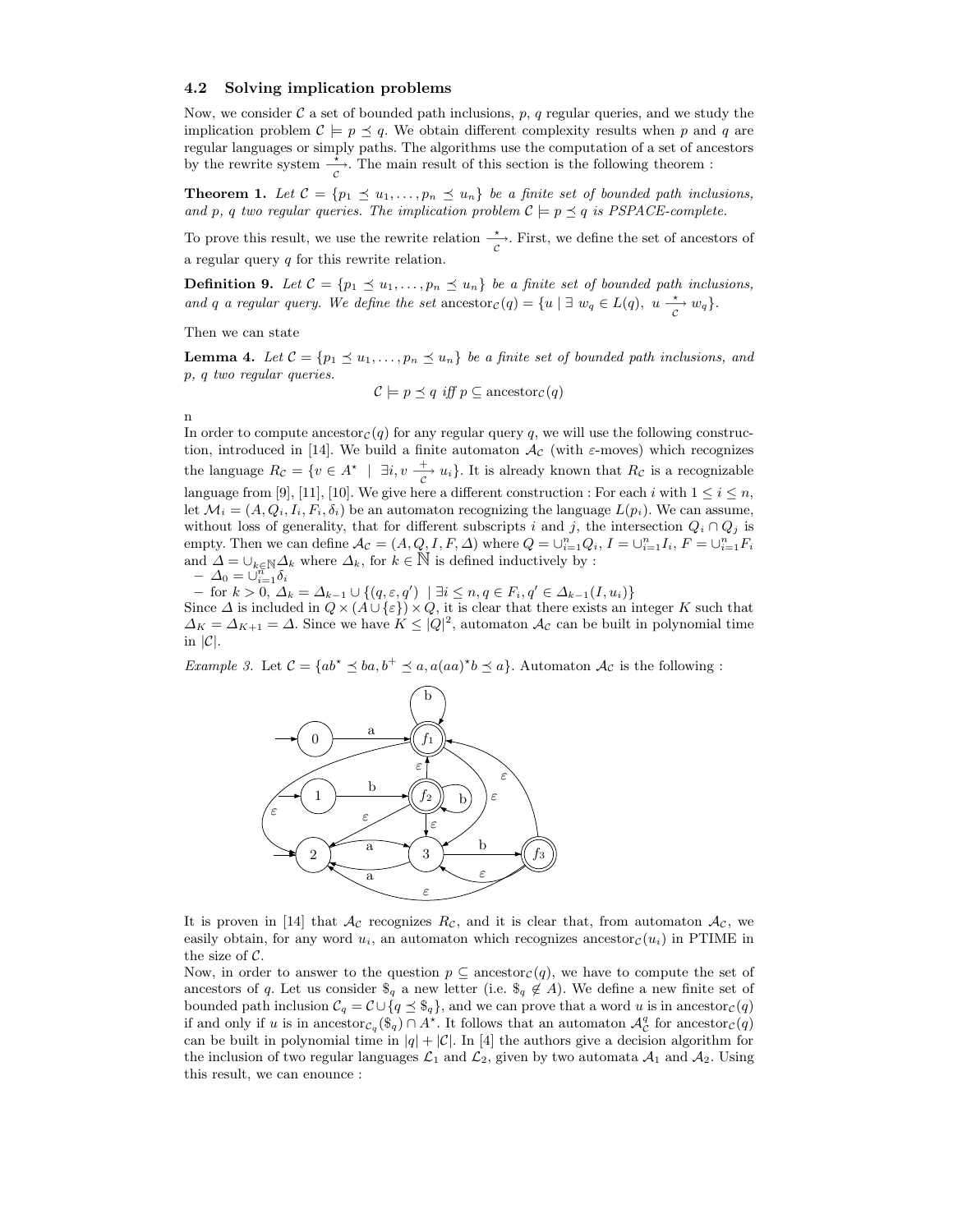**Lemma 5.** For any set  $\mathcal{C} = \{p_1 \leq u_1, \ldots, p_n \leq u_n\}$  of bounded path inclusions, and for any regular expressions p and q, the implication problem  $\mathcal{C} \models p \preceq q$  is PSPACE.

We are now able to end the proof of theorem 1, which is a consequence of the following lemma which states that, even when the regular expression  $q$  is reduced to a word  $u$ , the implication problem  $C \models p \preceq u$  is PSPACE-complete.

**Lemma 6.** For any set  $C = \{p_1 \leq u_1, \ldots, p_n \leq u_n\}$  of bounded path inclusions, for any regular expressions p and for any word u, the implication problem  $C \models p \preceq u$  is PSPACEcomplete.

Nevertheless, for the implication problem of a constraint  $u \preceq q$ , we get a polynomial algorithm, since we only check whether  $u \in \text{ancestor}_{\mathcal{C}}(q)$ :

**Proposition 7.** Let  $\mathcal{C} = \{p_1 \leq u_1, \ldots, p_n \leq u_n\}$  a set of bounded path inclusions, u a word and q a regular query. We can decide the implication problem  $\mathcal{C} \models u \preceq q$  in PTIME.

### 5 Word equality constraints

In this section, we consider the case of a set of word equality constraints of the form  $u \equiv v$ where  $u$  and  $v$  are paths.

In this case, as in [3], we associate with a set  $C$  of word equality constraints a graph  $G_c$  such that for any paths u and  $v, \mathcal{C} \models u \equiv v$  if and only if  $G_c \models u \equiv v$ .

**Definition 10.** Let C be a set of word equality constraints over an alphabet A. Clearly, C is a symmetric binary relation over  $A^*$ . We denote by  $\equiv_c$  the smallest equivalence relation, closed by right congruence, which contains C, and, for any path  $u \in A^*$ , we denote by  $[u]_c$ the equivalent class of the path u for the relation  $\equiv_c$ .

Let  $G_c \leq N, r, T >$  be the labeled rooted directed graph where  $N = \{ [u]_c \mid u \in A^{\star} \},$  $r = [\varepsilon]_c$  and  $T = \{([u]_c, x, [ux]_c) \mid u \in A^{\star}, x \in A\}$ . Clearly,  $G_c$  is deterministic and complete, and for any path  $u \in A^*$ , we have  $acc_{G_C}(u) = \{ [u]_C \}$ . It follows :

**Proposition 8.** For any set C of word equality constraints over an alphabet A, the following properties are equivalent :

1.  $\mathcal{C} \models u \equiv v$ 2.  $G_c \models u \equiv v$ 3.  $u \equiv_{\mathcal{C}} v$ 

From definition of  $G_c$  and from equivalence between 1 and 3 of proposition 8, we obtain a converse of the problem studied in proposition 2 :

**Corollary 1.** For any set C of word equality constraints over an alphabet A,  $G_c$  is the unique (complete) deterministic rooted graph D which satisfies :  $D \models u \equiv v$  if and only if  $\mathcal{C} \models u \equiv v.$ 

Moreover, since  $G_c$  is a complete deterministic graph, we have the following result :

**Proposition 9.** For any set C of word equality constraints over an alphabet A, the following properties are equivalent :

1.  $\mathcal{C} \models u \equiv v$ . 2.  $\mathcal{C} \models u \equiv v$  on the family of deterministic data. 3.  $\mathcal{C} \models u \equiv v$  on the family of complete deterministic data. Generally, our model  $G_c$  is an infinite graph. Nevertheless, when C is a finite set of word

equality constraints, it is possible to build a finite deterministic graph in order to decide implication of word equality constraints. A quite similar construction has been introduced by Buneman et al. in [7] :

Let  $\mathcal C$  be a finite set of word equality constraints over  $A$ . Let us denote by  $W$  the set of all prefixes of  $\{w \in A^* \mid \exists w' \in A^*, (w \equiv w') \in C\}$ . For any path in W, let us denote by [w] the equivalence class of w for the restriction of  $\equiv_{\mathcal{C}}$  over W. Let us consider the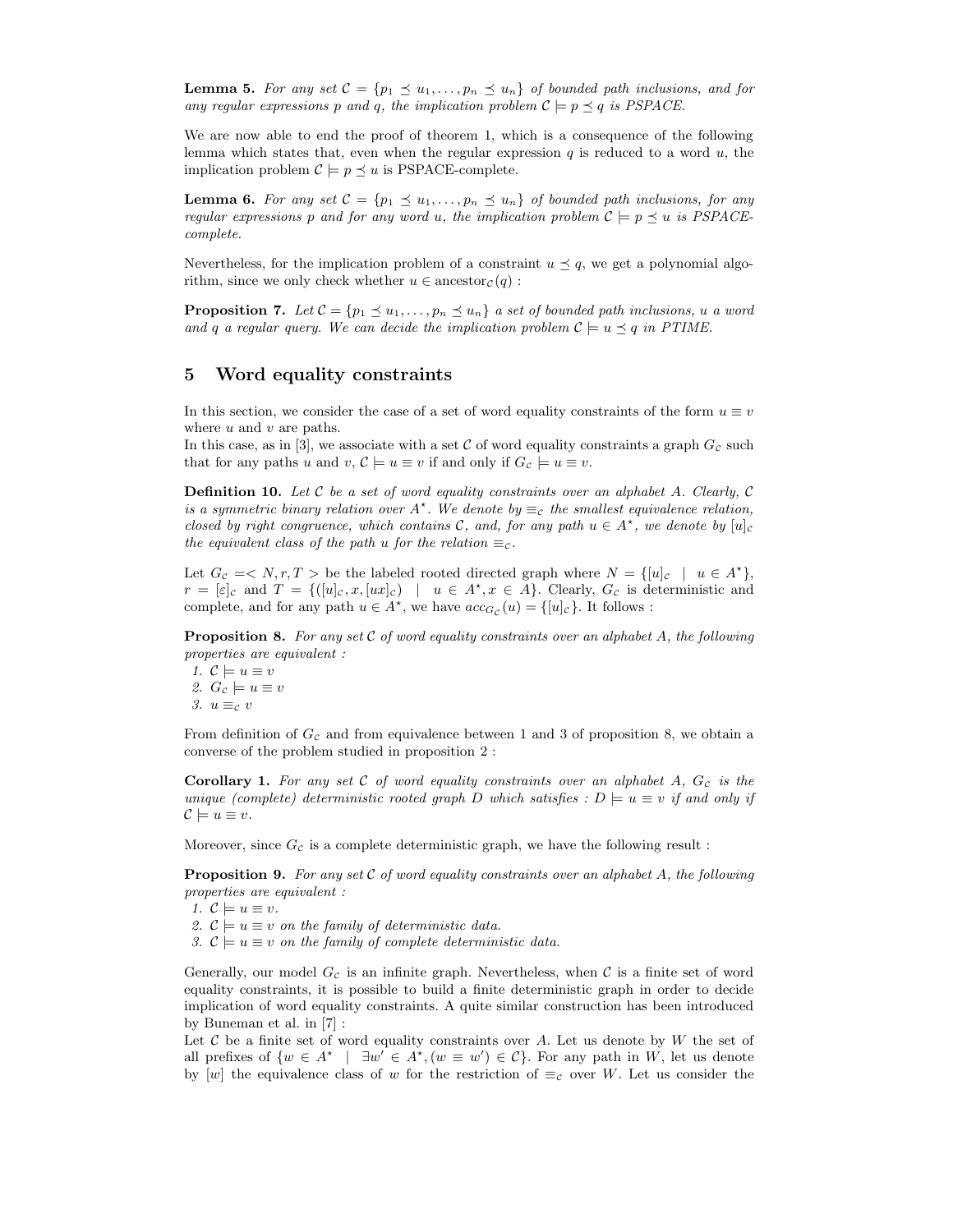

Fig. 2. graph  $G_c^f$ 

finite deterministic graph  $G_c^f = \langle N', r, T' \rangle$  where  $N' = \{ [w] \mid w \in W \}$ ,  $r = [\varepsilon]$  and  $T' = \{([w], x, [wx]) \mid w \in W, wx \in W, x \in A\}.$ 

Let us remark that if  $G_c^f$  is a complete graph then it coincides with graph  $G_c$  and it follows that C has a finite canonical model if and only if  $G_c^f$  is complete.

Then we can use  $G_c^f$  to decide if a finite set  $\tilde{\mathcal{C}}$  of word equality constraints implies a word equality constraint. First, it is clear that, by construction,  $G_c^f \models C$  and, for any  $w \in W$ ,  $\mathrm{acc}_{G_C^f}(w) = \{ [w] \}.$  Then, for any path u in  $A^*$ ,  $\mathrm{acc}_{G_C^f}(u) = \{ [w] \}$  if and only if  $u \equiv_c w$ .

Let us consider now the application  $f_c$ , defined from  $A^*$  to  $N' \times A^*$ , where  $N'$  is the set of nodes of  $G_c^f$ , by :  $\forall u \in A^*$ ,  $f_c(u) = (\text{acc}_{G_c^f}(u_1), u_2)$  where  $u = u_1u_2$  and  $u_1$  is the least prefix of u such that  $\operatorname{acc}_{G_C^f}(u_1) \neq \emptyset$ .

Example 4. Let  $A = \{a, b, c, d, e, f\}$  and  $C = \{a \equiv bba, b \equiv c, cb \equiv dd, d \equiv e, fa \equiv aa, ed \equiv a\}$  $f, e \equiv f, aa \equiv bba$ . Figure 2 gives the graph  $G_c^f$  for this set of constraints. On this example,  $f_c(a^3) = (bba, \epsilon), f_c(a^3c) = (bba, c).$ 

**Proposition 10.**  $C \models u \equiv v$  if and only if  $f_c(u) = f_c(v)$ .

Now, denoting by  $f_c(p)$  the set  $\bigcup_{u \in L(p)} f_c(u)$  for any regular path expression p we can deduce, from the above proposition, proposition 8 and using the fact that  $G_c$  is complete and deterministic :

**Corollary 2.** For any regular path expressions p and q,  $C \models p \equiv q$  iff  $f_c(p) = f_c(q)$ .

Moreover, from the above corollary, we obtain :

**Corollary 3.** A regular path expression p has the strong boundedness property w.r.t. a finite set of word equalities  $C$  if and only if  $f_c(p)$  is finite.

We will now give the complexity of the three decision algorithms which correspond to proposition 10, corollary 2 and corollary 3. We will first give an algorithm which computes the graph  $G_c^f$  with a lower complexity than the algorithm given in [7].

This algorithm uses the union-find principle to compute the set of equivalent classes, in a way similar to Shostak algorithm [18]. The union-find principle manages a set of classes with three primitives: create a new class, compute the union of two classes and find a representative of a class (in [12] the authors give the data structures and the algorithms). In the following find(u) will denote a representative of the class of u. We first represent W by a prefix tree and consider one class by path of  $W$  (i.e. one node is one class). We compute the equivalent classes applying procedure *merge*, for all  $(u, v)$  in  $\mathcal{C}$ :

– If  $(u \equiv_{\mathcal{C}} v) \in \mathcal{C}$  then compute the union between the class of u and the class of v

– Compute recursively the union between the class of ux and the class of  $vx$ , for x label. procedure merge $(\underline{\text{in}} \ u,v: \text{Path}; \underline{\text{out}} \ S:\text{SetOfClasses})$  $\%$  merge the class of u with the class of v.  $union(u,v,S)$ for each u' such that  $\text{find}(u') = \text{find}(u)$  do  $\%$  i.e. u and u' are in the same class for each v' such that  $find(v') = find(v)$  do for each  $x\in A$  do if  $u'x \in W$  and  $v'x \in W$  then merge $(u'x,v'x,S)$  end if end for end for end for

end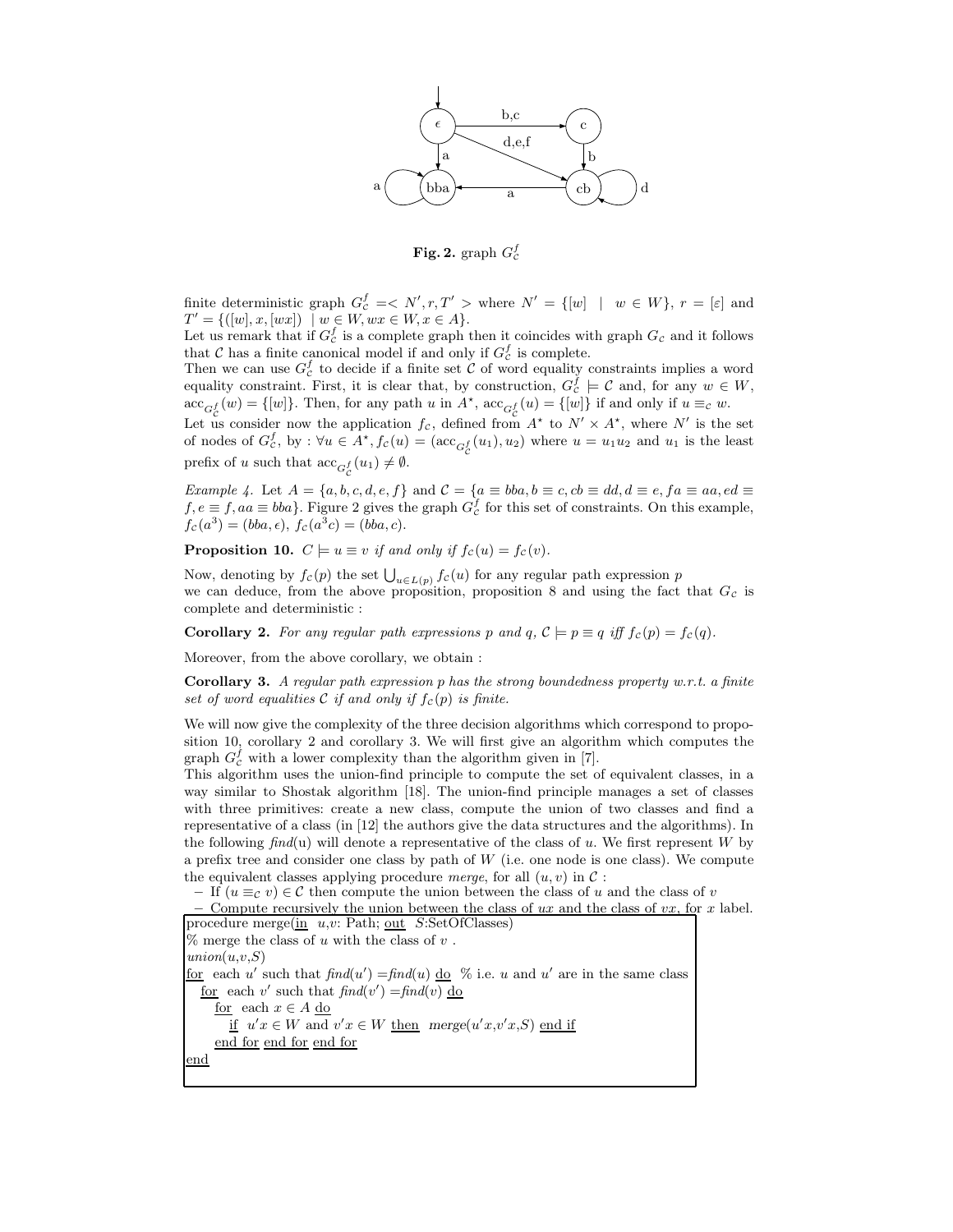Note that W contains  $|\mathcal{C}|$  elements, where  $|\mathcal{C}|$  is the sum of the sizes of the constraints in C. Merge is an  $O(|A| \times |\mathcal{C}|^2)$  algorithm. But we define an appropriate data structure (see example 4) and we obtain an  $O(|A|)$  algorithm. We prove that  $G_c^f$  is the graph  $\langle N, r, T \rangle$ where  $N = \{ \text{find}(u) \mid u \in W \}$ ,  $r = \{ \text{find}(\epsilon) \}$  and  $T = \{ \text{find}(u), x, \text{find}(ux) \mid ux \in W \}$ . In [4] and [19], it is proved that an algorithm using  $n-1$  unions and m finds  $(m \ge n)$  is an  $O(n + m \alpha(n, m))$  algorithm<sup>2</sup>. It follows that our algorithm which computes  $G_c^f$  is better than  $O(|\mathcal{C}| \times lg^*(|\mathcal{C}|))$ , so is in quasi linear time in  $|\mathcal{C}|$ .

*Example 5.* (example 4 continued) The figure 3 shows the data structure  $G$  used to compute the graph  $G_c^f$ . We can see the prefix tree (a), some new edges which are helpful to compute efficiently unions (b) and edges which simulate the classes (c). Since  $(b \equiv c) \in C$ , b and c are in the same class. Then bb and cb are in the same class. Since  $bba \in W$  and  $cba \notin W$ , we add an edge from the class of cb to the class of bba labeled by a. It follows from  $a \equiv bba \equiv cba \equiv$  $dda \equiv eda \equiv fa$  that  $\mathrm{acc}_G(a) = \mathrm{acc}_G(fa)$ . Since  $f \equiv ed \equiv fd$ , we get  $\mathrm{acc}_G(fd^*) = \mathrm{acc}_G(f)$ . Finally, after merging the equivalent nodes, we obtain the graph  $G_c^f$  shown in figure 2.



Fig. 3. Steps of the union-find algorithm

Clearly, for any path u, if  $G_c^f$  is given, the computation of  $f_c(u)$  has a linear complexity in the length of u. If we compute  $f_c(p)$  for some regular path expression p, we obtain :

**Lemma 7.** For any regular path expression p and given the graph  $G_c^f$ , the test of finiteness of  $f_c(p)$  can be done in PTIME in the sum of the size of  $G_c^f$  and the size of p and a comparison between  $f_c(p)$  and  $f_c(q)$  for some regular path expressions p and q can be done in PSPACE in the sum of the size of  $G_c^f$  and the size of the two regular expressions.

Remark 1. For the comparison of  $f_c(p)$  and  $f_c(q)$  for some regular path expressions p and q, we cannot obtain a better complexity, since if we consider an empty set  $\mathcal C$  of word equality

<sup>&</sup>lt;sup>2</sup>  $\alpha$  is the inverse of the Ackermann function. The Ackermann function A is defined by  $A(1, j) = 2^j j \ge 1$ ,  $A(i, 1) = A(i - 1, 2)$  if  $i \ge 2$ ,  $A(i, j) = A(i - 1, A(i, j - 1))$  if  $i, j \ge 2$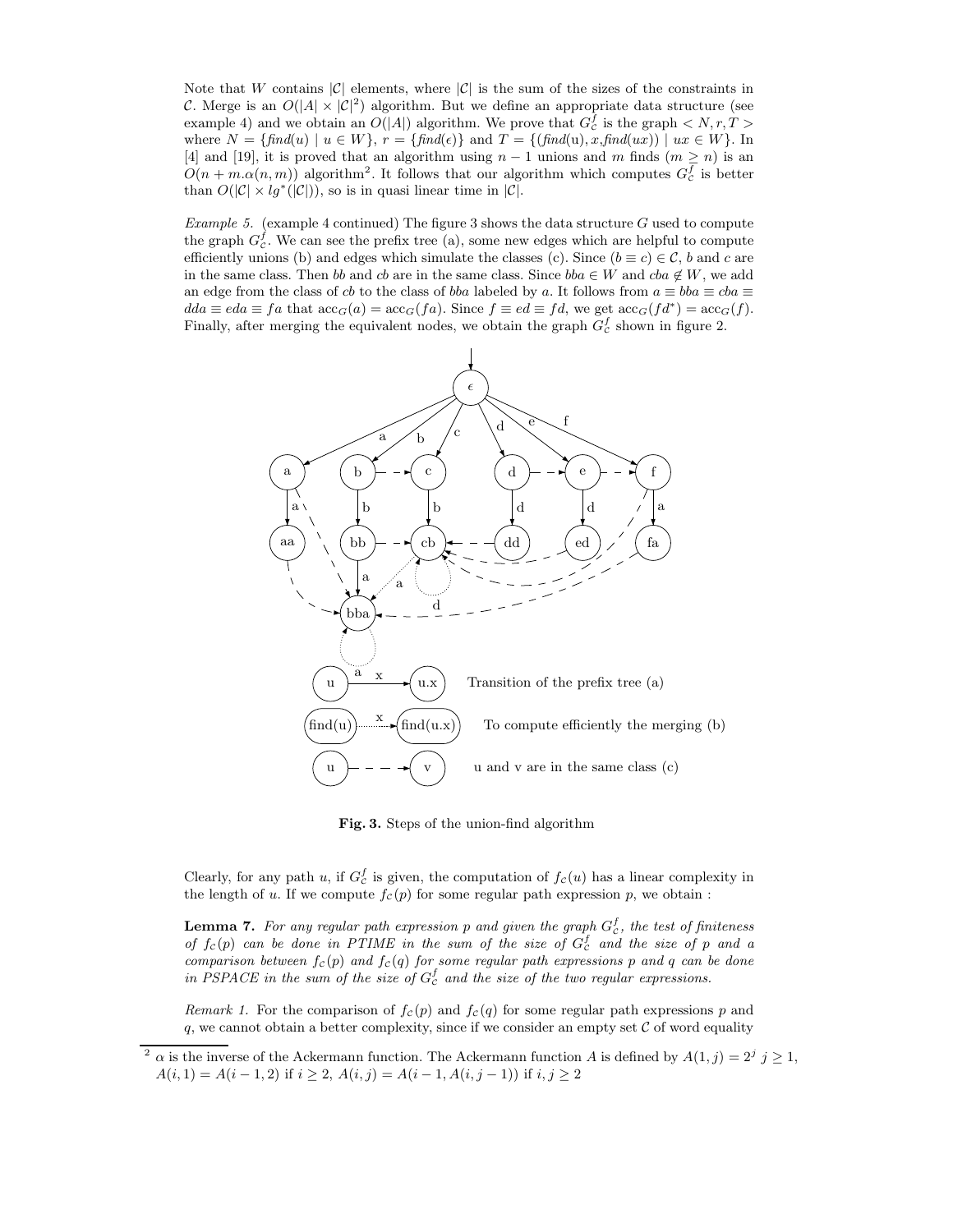constraints, we have  $\mathcal{C} \models p \equiv q$  if and only if the language described by p is equal to the language described by  $q$ , and it is known from [15] that this problem is PSPACE-complete in the sum of the size of the two regular expressions  $p$  and  $q$ . It follows that the problem to know whether, given a finite set C of word equality constraints, we have  $\mathcal{C} \models p \equiv q$  for some regular expressions  $p$  and  $q$  is PSPACE-complete.

Then, summarizing the complexity results of this section, we obtain :

**Proposition 11.** For any finite set of word equality constraints  $C$ ,

- it is decidable to know whether  $\mathcal{C}$   $\models u \equiv v$  for some paths u and v in quasi-linear time in the sum of  $|C|$  and the size of the constraint  $u \equiv v$ .
- the problem to know whether  $C \models p \equiv q$  for some regular path expressions p and q is PSPACE-complete, in the sum of  $|C|$  and the size of the constraint  $p \equiv q$ .
- it is decidable to know whether some regular path expression p has the strong boundedness property w.r.t. C in PTIME in the sum  $|\mathcal{C}| + |p|$ .

We can deduce from proposition 10 :

**Corollary 4.** For any finite set  $C$  of word equality constraints over an alphabet  $A$ , and for any regular path expressions p and q,  $(C \models p \equiv q)$  if and only if  $(C \models p \equiv q$  on the family of finite (complete) deterministic data).

It follows from the proposition 11 that it is possible to check if a regular query  $q$  has the strong boundedness property w.r.t C. But we are also able to compute f such that  $L(f)$  is finite and  $\mathcal{C} \models q \equiv f$ .

**Proposition 12.** Let C be a non-empty finite set of word equalities over an alphabet A. We compute, in quasi linear time, a transducer  $\tau_c$  such that, for any regular query p over A : 1.  $\mathcal{C} \models p \equiv \tau_c(L(p))$ 

2.  $\tau_c(L(p))$  is finite if and only if p has the strong boundedness property w.r.t. C

To close this section on word equality constraints, we can study this proposition on an example.

Example 6. (example 4 continued) The transducer  $\tau_c$  is :



- $-\tau_c(a^+b) = bbab$  because  $f_c(a^+b) = (bba, b)$ . As  $L(bbab)$  is finite,  $a^+b$  has the strong boundedness property w.r.t C and  $C \models a^+b \equiv bbab$ .
- $-\tau_c(f^+) = cbf^*$  because  $f_c(f^+) = (cb, f^*)$ . As  $L(cbf^*)$  is not finite,  $f^+$  has not the strong boundedness property w.r.t. C. Nevertheless,  $C \models f^+ \equiv cbf^*$  is true.

## 6 Conclusion

We have proposed an algorithm extracting from a document D a set  $\mathcal{C}_f$  of constraints. This set is finite and implies a path inclusion constraint if and only if  $D$  satisfies this constraint. Then, implication of a path inclusion by a set of bounded path inclusions, implication of a path equality by a set of word equalities, and the boundedness property in the case of word equalities have been studied.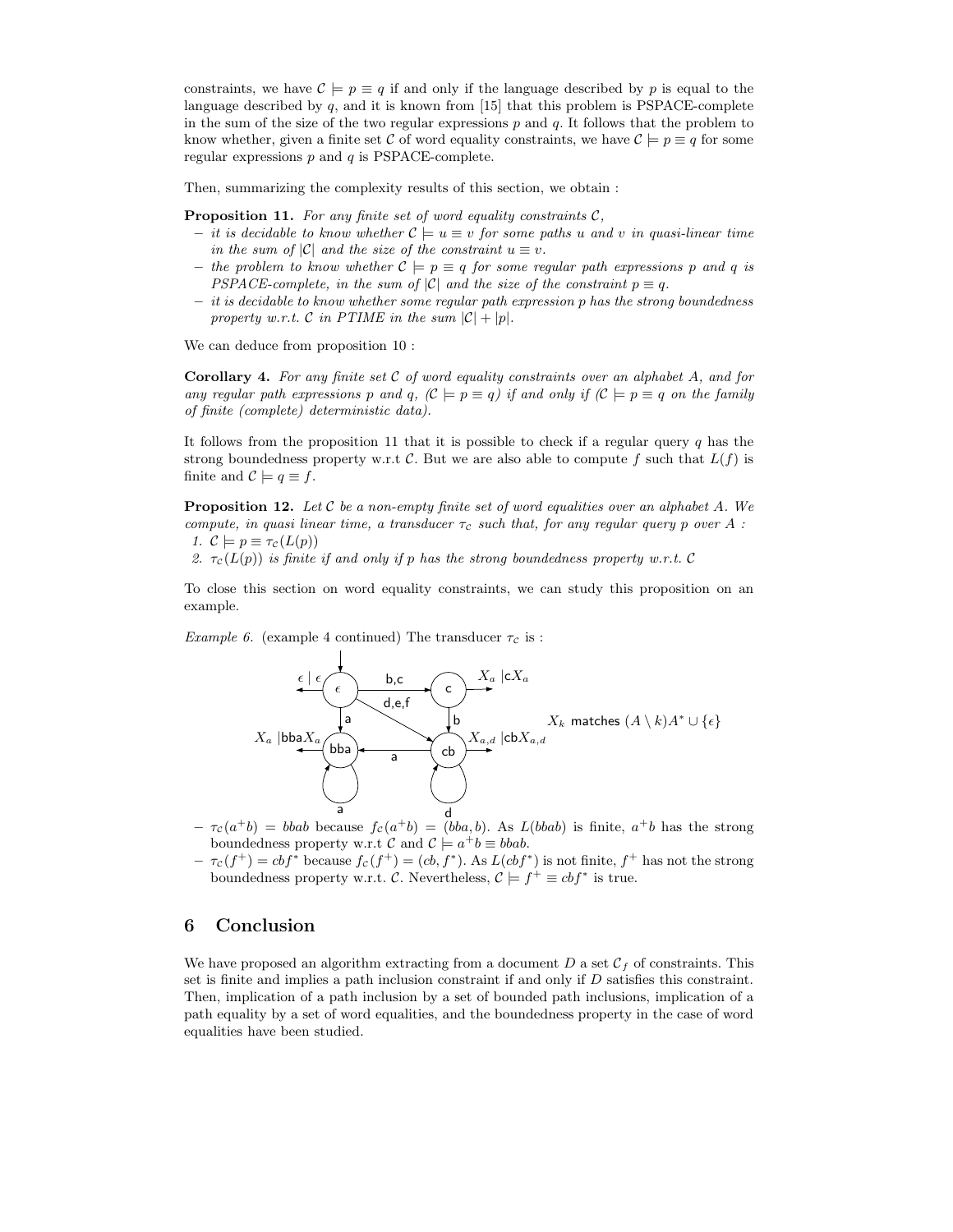We summarize our results :

| $C = \{bounded path inclusions\}$ new results                     |                                  | already known            |  |
|-------------------------------------------------------------------|----------------------------------|--------------------------|--|
| $\mathcal{C} \models p \preceq q$                                 | PSPACE (lemma 5)                 | EXPSPACE <sup>[3]</sup>  |  |
|                                                                   |                                  | EXPTIME, PSPACE hard [5] |  |
| $\mathcal{C} \models p \prec u$                                   | PSPACE-complete (lemma 6)        |                          |  |
| $\mathcal{C} \models u \preceq q$                                 | PTIME (proposition 7)            |                          |  |
| $\mathcal{C} = \{\text{word equality constraints}\}\$ new results |                                  | already known            |  |
| $\mathcal{C} \models p \equiv q$                                  | PSPACE-complete (proposition 11) |                          |  |
| $\mathcal{C} \models u \equiv v$                                  | quasi linear (proposition 11)    | cubic time [7]           |  |
| boundedness property                                              | PTIME (proposition 11)           |                          |  |

When the set of path inclusions  $\mathcal C$  contains unbounded path inclusions, the problem of deciding whether a regular query  $p$  has the boundedness property w.r.t.  $\mathcal C$  is still open.

## References

- 1. S. Abiteboul, P. Buneman, and D. Suciu. Data on the Web. Morgan Kaufmann Publishers, 2000.
- 2. S. Abiteboul, D. Quass, J. McHugh, J. Widom, and J. Wiener. The lorel query language for semistructured data. Journal of Digital Libraries, 1(1):68–88, 1997.
- 3. S. Abiteboul and V. Vianu. Regular path queries with constraints. In Proc. of ACM Symposium on Principles of Database Systems, 1997.
- 4. A. Aho, J. Hopcroft, and J. Ullman. The design and Analysis of Computer Algorithms. Addison-Wesley, 1974.
- 5. N. Alechina, S. Demri, and M. de Rijke. A modal perspective on path constraints. Journal of Logic and Computation, to appear, 2004.
- 6. P. Buneman, S. Davidson, G. Hillebrand, and D. Suciu. A query language and optimization techniques for unstructured data. In SIGMOD, pages 505–516, Montreal, 1996.
- 7. P. Buneman, W. Fan, and S. Weinstein. Query optimization for semistructured data using path constraints in a deterministic data model. In Lecture Notes in Computer Science 1949, pages 208–223. 7th International Workshop on Database Programming Languages, 1999.
- 8. P. Buneman, W. Fan, and S. Weinstein. Path constraints in semistructured databases. Journal of Computer and System Sciences, 61(2), 2000.
- 9. J. Richard Büchi and W.H. Hosken. Canonical systems which produce periodic sets. Mathematical Systems Theory, 4(1), 1970.
- 10. D. Caucal. On the regular structure of prefix rewritings. CAAP, pages 87 102, May 1990.
- 11. H. Comon, M. Dauchet, R. Gilleron, F. Jacquemard, D. Lugiez, S. Tison, and M. Tommasi. Tree automata techniques and applications. Available on: http://www.grappa.univ-lille3.fr/tata, 1997.
- 12. T. Cormen, C. Leiserson, and R.Rivest. Introduction to Algorithms. MIT Press, 1990.
- 13. M. Dauchet and S. Tison. The theory of ground rewrite systems is decidable. pages 242–248. LICS 90, 1990.
- 14. D. Debarbieux, Y. Roos, S. Tison, Y. Andre, and A.C. Caron. Path rewriting in semistructured data. In proceedings of words'03: 4th International Conference on Com $binatorics$  on Words, pages  $358-369$ , Turkü, Finland, 2003. TUCS General Publication.
- 15. M.R. Garey and D.S. Johnson. Computers and Intractability: A guide to the Theory of NP-completeness. Freeman, 1978.
- 16. V.M. Gluskov. the abstract theory of automata. In Russian mathematical survey, volume 16, pages 1–53, 1961.
- 17. G. Grahne and A. Thomo. Query containment and rewriting using views for regular path queries under constraints. In proceedings of PODS'03, pages 111–122. Symposium on Principles of Database Systems, ACM, 2003.
- 18. R.E. Shostak. An algorithm for reasoning about equality. Commun. ACM, 21(7):583– 585, 1978.
- 19. R. Tarjan. Efficiency of a good but non linear set union algorithm. In Journal of the ACM, volume 22,  $n^{\circ}2$ , pages  $215 - 225$ , 1975.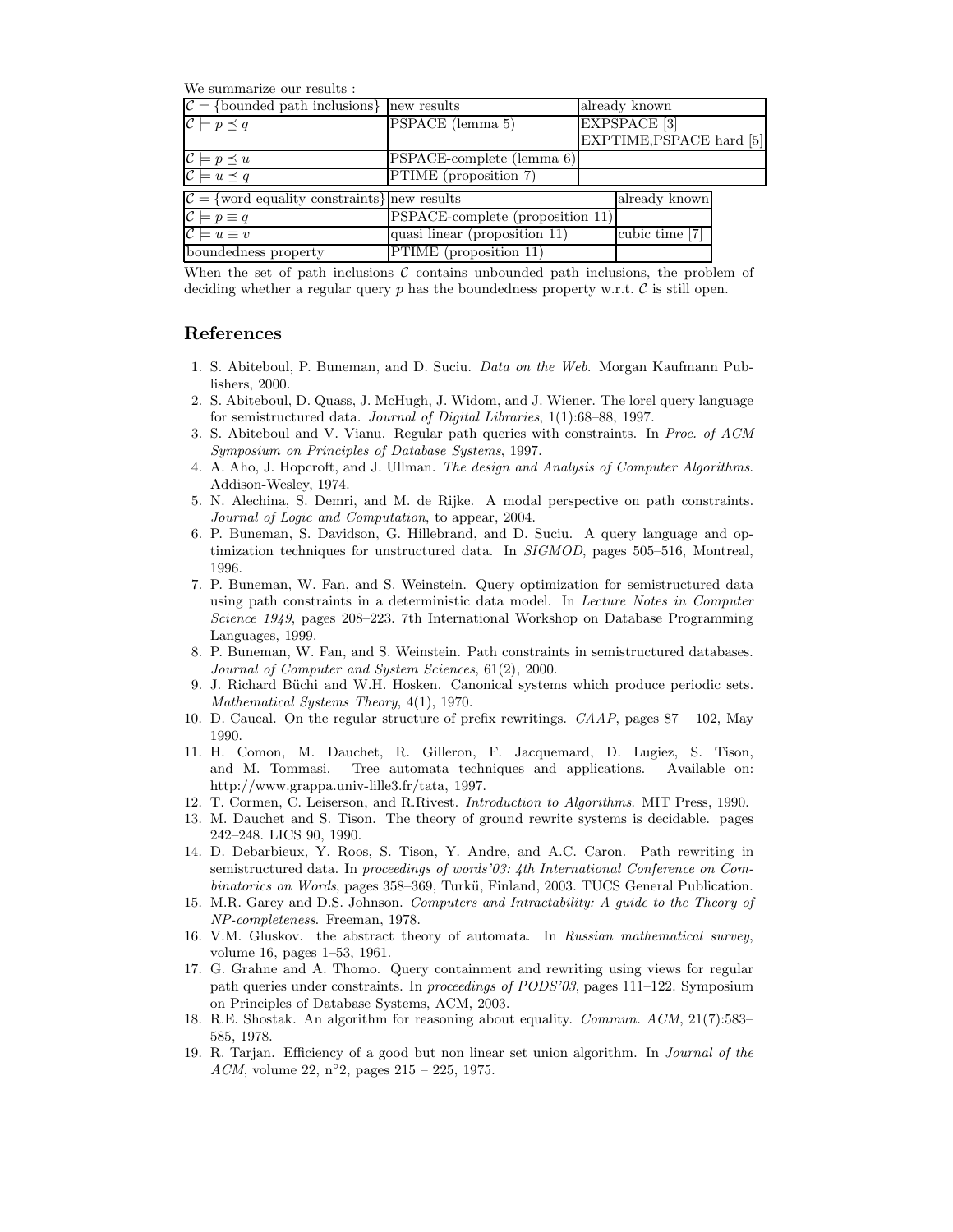## 7 Appendices

**Proof of lemma 1 :** Let  $D = (N, \text{root}, T)$ . We prove this lemma by induction on the length of  $u$ 

- If  $u = \varepsilon$  then  $\operatorname{acc}_D(\varepsilon) = \operatorname{root}$  and  $\operatorname{lex}(\{\text{root}\}) = \varepsilon$ , then we have  $\mathcal{C}_{\equiv}(D) \models \varepsilon \equiv$  $\operatorname{lex}(\operatorname{acc}_D(\varepsilon)).$
- If  $u = u'x$  with  $x \in A$ , by induction hypothesis we have  $\mathcal{C}$ <sub>≡</sub>(D)  $\models u' \equiv \text{lex}(\text{acc}_D(u'))$ and by right congruence we obtain  $\mathcal{C}_{\equiv}(D) \models u'x \equiv \text{lex}(\text{acc}_D(u'))x$ . Moreover  $\text{acc}_D(u) =$  ${n \in N \mid \exists n' \in acc_D(u'), (n', x, n) \in T}$ . Now, if  $lex(acc_D(u'))x$  is equal to  $lex(acc_D(u)),$ then by reflexivity  $\mathcal{C}_{\equiv}(D) \models \text{lex}(\text{acc}_D(u'))x \equiv \text{lex}(\text{acc}_D(u))$ , and if  $\text{lex}(\text{acc}_D(u'))x$  and lex(acc<sub>D</sub>(u)) are different, it follows from the definition of  $C_{\equiv}(D)$  that lex(acc<sub>D</sub>(u'))x  $\equiv$ lex(acc<sub>D</sub>(u)) is in  $\mathcal{C}$ ≡(D). Finally, by transitivity,  $\mathcal{C}$ ≡(D) = u ≡ lex(acc<sub>D</sub>(u)). Observe that, for a member s of  $S(D)$ , we could have chosen, instead of lex(s), any word of the set  $\{w \in A^* \mid acc_D(w) = s\}$  to represent s in a canonical way, assuming  $\{\texttt{root}\}$  is represented by  $\varepsilon$ .  $\Box$

#### Proof of proposition 2 :

- 1. Let us suppose first that  $D \models u \preceq v$ , then we have  $\mathrm{acc}_D(u) \subseteq \mathrm{acc}_D(v)$ . From lemma 1, since  $\mathcal{C}_{\equiv}(D) \subseteq C_f(D)$ , we know that  $\mathcal{C}_f(D) \models u \equiv \text{lex}(\text{acc}_D(u))$  and  $C_f(D) \models$  $v \equiv \text{lex}(\text{acc}_D(v))$ . If  $\text{acc}_D(u) = \text{acc}_D(v)$  then  $\text{lex}(\text{acc}_D(u))$  is equal to  $\text{lex}(\text{acc}_D(v))$ and, by transitivity, it follows  $\mathcal{C}_f(D) \models u \equiv v$ . If  $\mathrm{acc}_D(u)$  and  $\mathrm{acc}_D(v)$  are different then  $\operatorname{acc}_D(u) \subsetneq \operatorname{acc}_D(v)$  and  $\operatorname{lex}(\operatorname{acc}_D(u)) \leq \operatorname{lex}(\operatorname{acc}_D(v)) \in C_f(D)$ . By transitivity, we obtain also  $\mathcal{C}_f \models u \preceq v$ .
- 2. Le us suppose now that  $\mathcal{C}_f(D) \models u \preceq v$ . Clearly, it is sufficient to prove that  $u \preceq v \in$  $\mathcal{C}_f(D)$  implies that  $\mathrm{acc}_D(u) \subseteq \mathrm{acc}_D(v)$ . Then we have  $u \neq v$ . Let us consider two cases: (a) There are s and s' in  $S(D) = \{ \operatorname{acc}_D(w) \mid w \in A^* \}$  and a letter x in A such that  $u = \text{lex}(s)x$ ,  $v = \text{lex}(s')$  and  $s' = \{n' \mid \exists n \in s \land (n, x, n') \in T\}$ . Then  $\operatorname{acc}_D(u) = \operatorname{acc}_D(v) = s'.$ 
	- (b) There are s and s' in  $S(D)$  such that  $s \subsetneq s'$ ,  $u = \text{lex}(s)$  and  $v = \text{lex}(s')$ . Then  $\operatorname{acc}_D(u) \subsetneq \operatorname{acc}_D(v) = s'.$

**Proof of proposition 3 :** Let F be the set  $\{\text{lex}(\text{acc}_D(u)) \mid u \in L(q)\}.$  As  $S(D)$  $\{\operatorname{acc}_D(u) \mid u \in A^*\}$  is finite, F is finite. From lemma 1, for any u in  $L(q)$ , there exists v in F such that  $\mathcal{C}$ <sub>≡</sub>(D)  $\models u \equiv v$  and conversely, for any v in F, there exists u in  $L(q)$  such that  $\mathcal{C}_{\equiv}(D) \models u \equiv v$ . Hence  $\mathcal{C}_{\equiv}(D) \models q \equiv F$ .

 $\Box$ 

✷

**Proof of lemma 3 :** Let u and v be two words in  $A^+$ . Clearly, if  $C_f^+(D) \models u \preceq v$  then  $\mathcal{C}_f(D) \models u \preceq v$ , and from proposition 2, we have  $D \models u \preceq v$ . Conversely, let us suppose that  $D \models u \preceq v$  then  $\operatorname{acc}_D(u) \subseteq \operatorname{acc}_D(v)$ . Moreover, as  $\mathcal{C}_{\equiv}(D)$  is clearly included in  $\mathcal{C}_f^+(D)$ , we obtain from lemma 1 that  $C_f^+(D) \models u \equiv \text{lex}(\text{acc}_D(u))$  and  $C_f^+(D) \models v \equiv \text{lex}(\text{acc}_D(v))$ . Now, if  $\text{lex}(\text{acc}_D(u)) = \text{lex}(\text{acc}_D(v))$ , then  $\mathcal{C}_f^+(D) \models \text{lex}(\text{acc}_D(u)) \equiv \text{lex}(\text{acc}_D(v))$  by reflexivity, and if  $\text{lex}(\text{acc}_D(u))$  and  $\text{lex}(\text{acc}_D(v))$  are different then  $\text{acc}_D(u) \subsetneq \text{acc}_D(v)$ , and since  $v \neq \varepsilon$ , it follows that  $\text{lex}(\text{acc}_D(u)) \preceq \text{lex}(\text{acc}_D(v))$  belongs to  $C_f^+(D)$ . Finally, by transitivity, we obtain  $\mathcal{C}_f^+(D) \models u \preceq v.$ 

### Proof of lemma 4 :

- $-$  If  $p \subseteq$  ancestor<sub>c</sub>(q) then  $\forall u_p \in p$ ,  $\exists u_q \in q$ ,  $u_p \xrightarrow{\star} u_q$ . It follows from proposition 5 that  $\forall u_p \in p, \exists u_q \in q, \mathcal{C} \models u_p \preceq u_q.$  So it yields that  $\mathcal{C} \models p \preceq q.$
- If  $C \models p \preceq q$  then  $\forall u_p \in p, C \models u_p \preceq q$ . From proposition 6 we can say that  $\forall u_p \in$  $p, \exists u_q \in q, \mathcal{C} \models u_p \preceq u_q$ . It follows from the same proposition that  $\forall u_p \in p, \exists u_q \in \mathcal{C}$  $q, u_p \xrightarrow{\star} u_q$  i.e  $p \subseteq$  ancestor<sub>c</sub>(q).

 $\Box$ 

**Proof of lemma 5 :** In  $[4]$  the authors give a decision algorithm for the inclusion of two regular languages  $\mathcal{L}_1$  and  $\mathcal{L}_2$ , given by two automata  $\mathcal{A}_1$  and  $\mathcal{A}_2$ . This algorithm is in PSPACE in the size of the automata. Moreover, we can construct in linear time in  $|p|$  a (non deterministic) automaton  $\mathcal{A}_p$  which recognizes p (see for instance the Gluskov's algorithm [16]), and in polynomial time in  $|q| + |\mathcal{C}|$  an automaton  $\mathcal{A}_{\mathcal{C}}^q$  which recognizes ancestor<sub>c</sub>(q).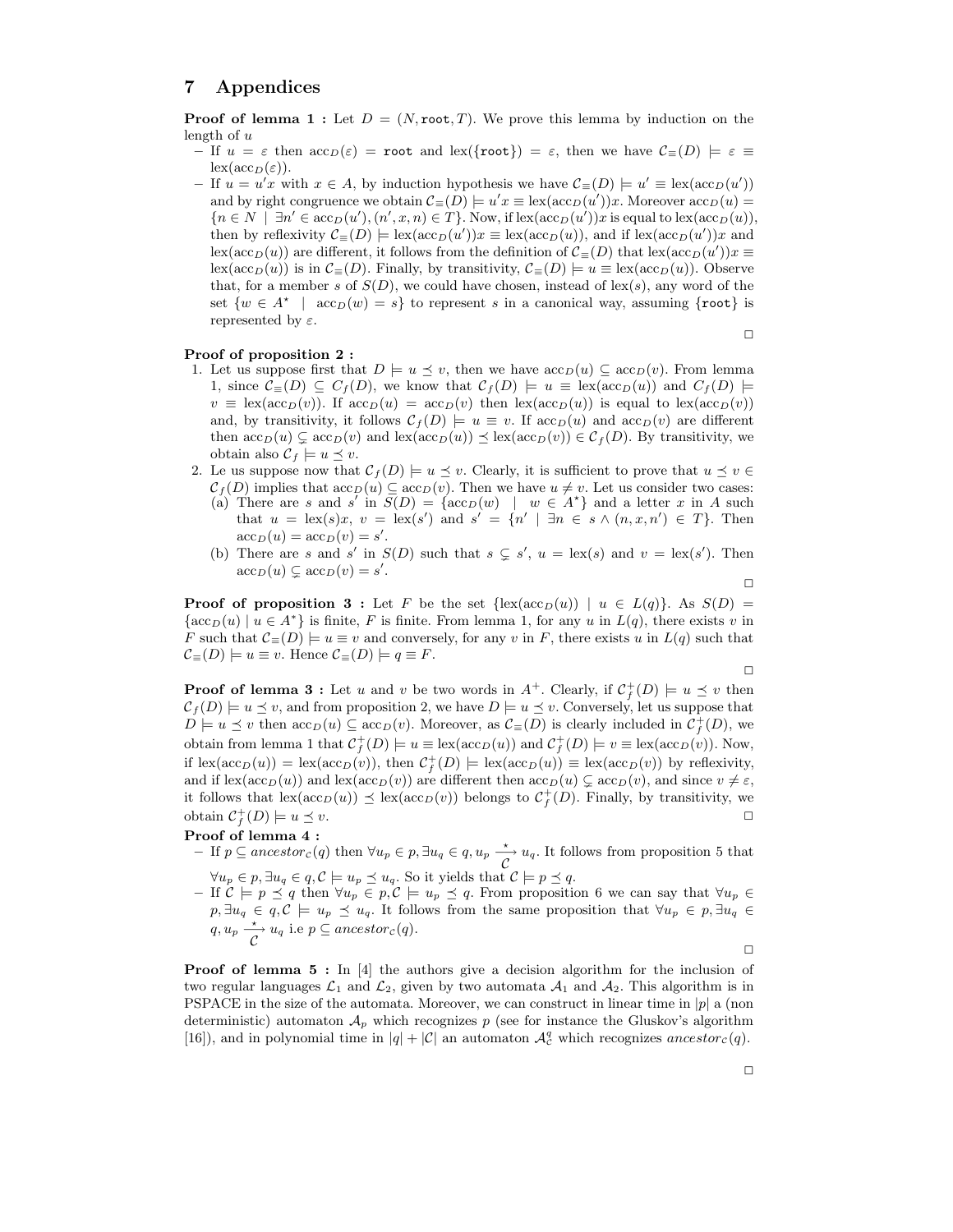**Proof of lemma 6 :** Inclusion problem of two regular languages, given by regular expressions p and q is PSPACE-hard [15]. Let us consider the set  $C = \{q \leq \$\}$  where  $\$\right]$  does not appear in q. In this case,  $\text{ancestor}_c(q) = q$  and  $p \subseteq q$  is equivalent to  $p \subseteq \text{ancestor}_c(\text{\$})$ . So deciding  $p \subseteq q$  is equivalent to decide  $p \preceq \$$ .

**Proof of proposition 7** :  $\mathcal{C} \models u \preceq q$  iff  $u \in ancestor_{\mathcal{C}}(q)$ . We build an automaton  $\mathcal{A}_{\mathcal{C}}^q$ recognizing ancestor<sub>c</sub>(q) in PTIME and we test the membership of u in ancestor<sub>c</sub>(q) using this automaton.

**Proof of proposition 8 :** We shall prove first that 1 implies 2 : Let  $u_i \equiv v_i$  be any word equality constraint of C. Then  $u_i \equiv_c v_i$  and  $\operatorname{acc}_{G_c}(u_i) = [u_i]_c = \operatorname{acc}_{G_c}(v_i)$ . Then  $G_c \models u_i \equiv v_i$  and it follows that  $G_c \models \mathcal{C}$ : if  $\mathcal{C} \models u \equiv v$  for some paths u and v, then  $G_c \models u \equiv v.$ 

Clearly, 2 implies 3.

It remains to prove that 3 implies 1 : let u and v be two paths such that  $u \equiv_c v$ . Let us consider now any datum D such that  $D \models C$  and let us denote by  $\equiv_D$  the equivalence relation defined over  $A^*$  by  $w \equiv_D w'$  if and only if  $acc_D(w) = acc_D(w')$ . Clearly,  $\equiv_D$  is a right congruence, and, since  $D \models C$ ,  $\equiv_D$  contains  $\equiv_C$  which is the smallest congruence which contains the relation C. Then  $u \equiv_c v$  implies that  $u \equiv_D v$  then  $\mathcal{C} \models u \equiv v$ .

**Proof of proposition 9 :** Clearly, it is sufficient to prove 3 implies 1. Let  $u$  and  $v$  be two paths such that  $\mathcal{C} \models u \equiv v$  on the family of complete deterministic data. Then  $G_{\mathcal{C}} \models u \equiv v$ , since  $G_c \models \mathcal{C}$  and it is complete and deterministic. Now, from proposition 8, we obtain  $\mathcal{C} \models u \equiv v$ 

**Proof of proposition 10 :** Clearly, if  $f_c(u) = f_c(v)$ , then  $u \equiv_c v$  and, from proposition 8,  $C \models u \equiv v$ . Conversely, if  $C \models u \equiv v$ , then  $u \equiv c v$ . If we consider the equivalence relation  $\equiv_f$  defined over  $A^*$  by  $u \equiv_f v$  if and only if  $f_c(u) = f_c(v)$ , then  $\equiv_f$  clearly contains C. It remains to prove that  $\equiv_f$  is closed by right congruence : let u and v be two paths such that  $f_c (u) = f_c (v) = ([w_1], w_2)$  and let us consider  $f_c (ux)$  and  $f_c (vx)$  for some letter x. Then  $f_c(ux) = ([w_1], w_2x)$  or  $f_c(ux) = ([w'], \varepsilon)$  with  $w' \equiv_c w_1w_2x \equiv_c ux$ , and  $f_c(vx) = ([w_1], w_2x)$  or  $f_c(vx) = ([w'], \varepsilon)$  with  $w' \equiv_c w_1w_2x \equiv_c vx$ . Clearly, it is sufficient to prove that, if  $f_c(ux) = ([w'], \varepsilon)$  then  $f_c(vx) = ([w'], \varepsilon)$ . if  $f_c(ux) = ([w'], \varepsilon)$ with  $w' \equiv_c w_1w_2x \equiv_c ux$ . Since,  $f_c(u) = f_c(v)$ , it follows that  $u \equiv_c v$ , then  $ux \equiv_c vx$ . It follows that  $vx \equiv w'$ , and then  $\operatorname{acc}_{G_C^f}(vx) = [w']$  and  $f_C(vx) = ([w'], \varepsilon) = f_C(ux)$ .

**Proof of corollary 3 :** Clearly, if a regular path expression  $q$  describes a finite language, then  $f_c(q)$  is finite. Then if p has the strong boundedness property w.r.t. C, there exists a regular path expression q, describing a finite language such that  $f_c(p) = f_c(q)$ , then  $f_c(p)$ is finite. Conversely, if  $f_c(p)$  is finite, then the language  $L = \{v \in A^* \mid \exists w \in W, ([w], v) \in$  $f_c(p)$  is finite and  $C \models p \equiv q$  for some expression q describing a language included in WL which is finite.

**Sketch of proof of lemma 7 :** We will first show that, for every node n of  $G_c^f$ , we can compute an automaton  $\mathcal{A}_{c,p}(n)$  in PTIME in the sum of the size of  $G_c^f$  and the size of p such that the language recognized by  $\mathcal{A}_{c,p}(n)$  is the language  $\{w \in A^* \mid (n,w) \in f_c(p)\}$ : let us consider an automaton  $A_p$  which recognizes the language described by p, where all states are accessible and co-accessible, this can be done in time  $|p|$ .

Let us complete the graph  $G_c^f$  with a hole node  $\perp$ , and with transitions  $(n, x, \perp)$  for each node *n* and each letter x such that there is no transition labelled by x from *n* in  $G_c^f$ , this can be done in size of  $G_c^f$ . Let us consider now the Cartesian product of this complete graph and automaton  $\mathcal{A}_p$ : in this graph, the transitions are in the form  $((n_1, s_1), x, (n_2, s_2))$  where  $n_1$  and  $n_2$  are nodes of  $G_c^f$  or equal to  $\perp$ ,  $s_1$  and  $s_2$  are states of automaton  $\mathcal{A}_p$  and x is a letter. Let us remove all transitions  $((n_1, s_1), x, (n_2, s_2))$  where  $n_2$  is a node of  $G_c^f$  (i.e. not equal to  $\perp$ ), then  $\mathcal{A}_{c,p}(n)$  can be obtained from this graph setting the set of initial states to  ${n} \times S$  where S is the set of states of automaton  $A_p$  and final states to  $\{\perp\} \times F$  where F is the set of final states of automaton  $A<sub>p</sub>$ . The construction can be done in PTIME in the sum of the sizes of  $\mathcal{A}_p$  and  $G_c^f$ .

Now, to answer the question whether  $f_c(p)$  is finite, we can check for every node n of  $G_c^f$ if automaton  $\mathcal{A}_{\mathcal{C},p}(n)$  recognizes a finite language, this leads to a PTIME algorithm in the sum of the sizes of  $\mathcal{A}_p$  and  $G_c^f$